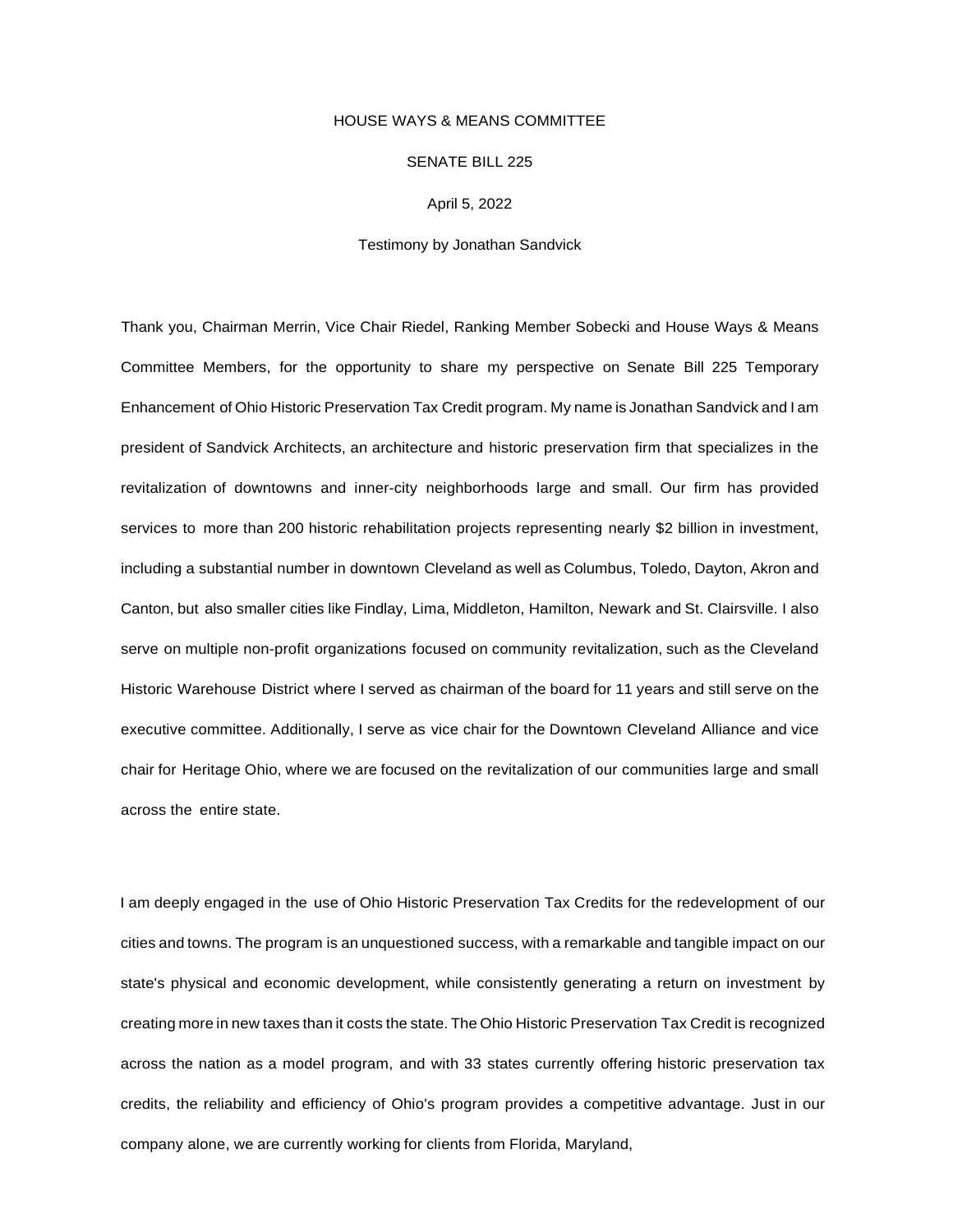Pennsylvania, California, and Texas, who are investing hundreds of millions of dollars in Ohio's buildings and creating jobs for thousands of Ohioans. Each of these clients are new to the Ohio real estate market, and in every case the Ohio Historic Preservation Tax Credit was a determining factor in their decision to invest here. At the same time, we have also seen more Ohio-based clients investing in our cities and keeping their focus at home instead of pursuing opportunities elsewhere, again with the Ohio Historic Preservation Tax Credit representing a major factor in those decisions.

You have already seen the exceptional results of the Ohio Historic Preservation Tax Credit program on the ground, where it is dramatically changing the faces of communities across our great state and yielding outstanding returns on the State's investment.

But now comes the scrouge of the pandemic. Covid-19 has been devastating to community revitalization efforts across our state. Every community is suffering. Serious construction financing difficulties, wild material cost fluctuations, unprecedented material delivery delays, stressed illness, wounded work forces, and in many cases fading confidence. There is a desperate need for a temporary boost to our communities to help sustain and in many cases rebuilding the community's revitalization efforts.

Increasing the total pool of funds from 60 million to 120 million per year and increasing the cap from 5 million to 10 million per project will dramatically help spur new revitalization efforts across the state. It will also attract capital from out of our state and within the state to help create new jobs and new taxes for Ohio.

All communities are hurt but small communities are suffering the most because their cost margin for profitable revitalization is so much less than for larger communities. In large communities like Cleveland/Columbus/Cincinnati, the rents are higher than in smaller communities, but construction cost is virtually the same. Therefore, it is harder for small communities to achieve revitalization. Therefore,